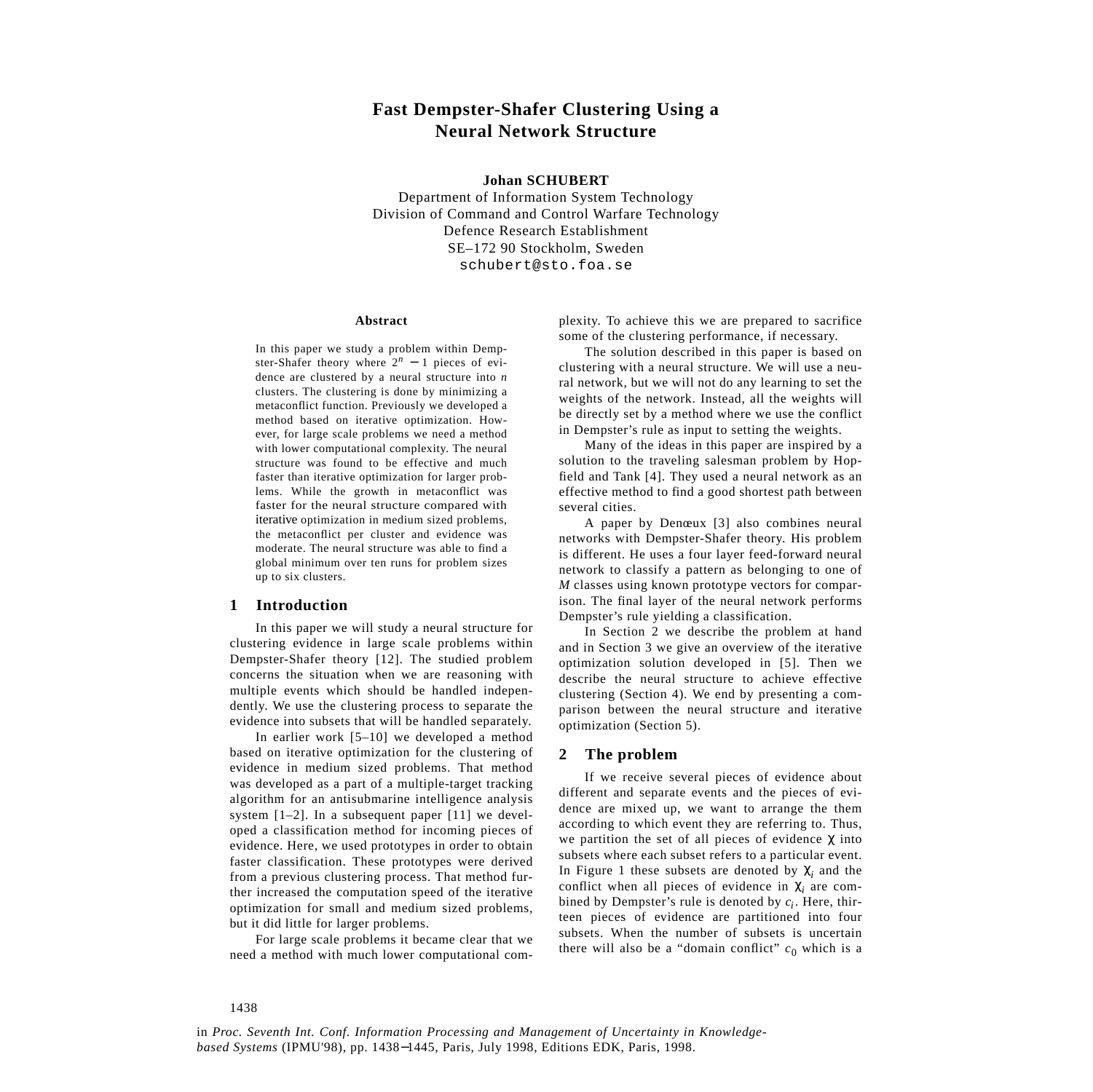conflict between the current hypothesis about the number of subsets and our prior belief. The partition is then simply an allocation of all pieces of evidence to the different events. Since these events do not have anything to do with each other, we will analyze them separately.



Figure 1: The conflict in each subset of the partition becomes a piece of evidence at the metalevel

Now, if it is uncertain to which event some pieces of evidence is referring we have a problem. It could then be impossible to know directly if two different pieces of evidence are referring to the same event. We do not know if we should put them into the same subset or not. This problem is then a problem of organization. Evidence from different events that we want to analyze are unfortunately mixed up and we are facing a problem in separating them.

To solve this problem, we can use the conflict in Dempster's rule when all pieces of evidence within a subset are combined, as an indication of whether these pieces of evidence belong together. The higher this conflict is, the less credible that they belong together.

Let us create an additional piece of evidence for each subset with the proposition that this is not an "adequate partition". We have a simple frame of discernment on the metalevel  $\Theta = \{AdP, -AdP\}$ , where AdP is short for "adequate partition." Let the proposition take a value equal to the conflict of the combination within the subset,

$$
m_{\chi_i}(\neg \text{AdP}) \stackrel{\Delta}{=} \text{Conf}(\{e_j \mid e_j \in \chi_i\}).
$$

These new pieces of evidence, one regarding each subset, reason about the partition of the original evidence. Just so we do not confuse them with the original evidence, let us call this evidence "metalevel evidence" and let us say that its combination and the analysis of that combination take place on the "metalevel," Figure 1.

We establish [5] a criterion function of overall conflict called the metaconflict function for reasoning with multiple events. The metaconflict is derived as the plausibility that the partitioning is correct when the conflict in each subset is viewed as a piece of metalevel evidence against the partitioning of the set of evidence, χ, into the subsets, χ*i*.

DEFINITION*. Let the* metaconflict function,

$$
Mcf(r, e_1, e_2, ..., e_n) \triangleq 1 - (1 - c_0) \cdot \prod_{i=1}^r (1 - c_i),
$$

*be the conflict against a partitioning of n evidences of the set*  $\chi$  *into r disjoint subsets*  $\chi_i$ *. Here, c<sub>i</sub> is the conflict in subset i and c*<sup>0</sup> *is the conflict between r subsets and propositions about possible different number of subsets.*

We will use the minimizing of the metaconflict function as the method of partitioning the evidence into subsets representing the events. This method will also handle the situation when the number of events are uncertain.

The method of finding the best partitioning is based on an iterative minimization of the metaconflict function. In each step the consequence of transferring a piece of evidence from one subset to another is investigated.

After this, each subset refers to a different event and the reasoning can take place with each event treated separately.

## **3 Iterative optimization [5]**

For a fixed number of subsets a minimum of the metaconflict function can be found by an iterative optimization among partitionings of evidences into different subsets.

In each step of the optimization the consequence of transferring evidence from one subset to another is investigated. If a piece of evidence  $e_q$  is transferred from  $\chi_i$  to  $\chi_j$  then the conflict in  $\chi_j$ ,  $c_j$ , increases to  $c_j$ and the conflict in  $\chi_i$ ,  $c_i$ , decreases to  $c_i^*$ .

Given this, the metaconflict is changed to

$$
Mcf^* = 1 - (1 - c_0) \cdot (1 - c_i^*) \cdot (1 - c_j^*) \cdot \prod_{k \neq i, j} (1 - c_k)
$$
  
= 1 - (1 - c\_0) \cdot \prod\_k (1 - c\_k).

The transfer of  $e_q$  from  $\chi_i$  to  $\chi_j$  is favorable if Mcf\* < Mcf. This is the case if

$$
\frac{1-c_j^*}{1-c_j} > \frac{1-c_i}{1-c_i^*}.
$$

It is, of course, most favorable to transfer  $e_q$  to  $\chi_k$ ,  $k \neq i$ , where Mcf<sup>\*</sup> is minimal.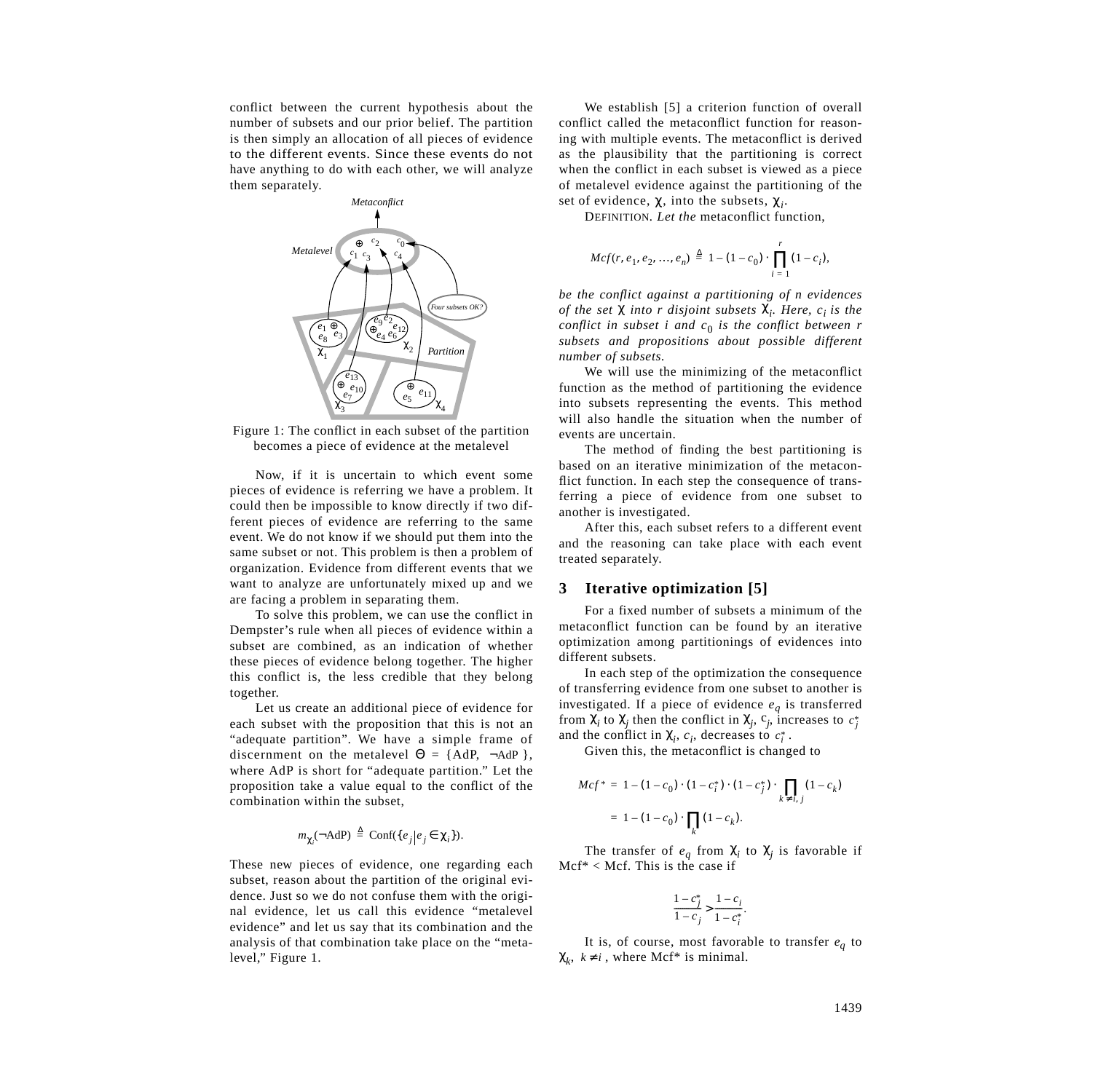When several different pieces of evidence may be favorably transferred it will be most favorable to transfer the evidence  $e_q$  that minimizes Mcf<sup>\*</sup>.

It should be remembered that this analysis concerns the situation where only one piece of evidence is transferred from one subset to another. It may not be favorable at all to simultaneously transfer two or more pieces of evidence which are deemed favorable for individual transfer.

The algorithm, like all hill-climbing–like algorithms, guarantees finding a local but not a global optimum.

## **4 Neural structure**

We will study a series of problems where  $2^n - 1$ pieces of evidence, all simple support functions with elements from  $2^{\Theta}$ , are clustered into *n* clusters, where  $\Theta = \{1, 2, 3, ..., n\}.$ 

Thus, there is always a global minimum to the metaconflict function equal to zero, since we can take all pieces of evidence that includes the 1–element and put them into cluster 1, of the remaining evidence take all those that includes the 2–element and put them into subset 2, and so forth. Since all evidence of cluster 1 includes the 1–element there intersection is nonempty, and all evidence of cluster 2 includes the 2–element their intersection is also nonempty, etc. Thus, all conflicts  $c_i$  are zero and we will always have a global minimum with  $Mcf = 0$ . This makes it easy to use Mcf as a standard for the efficiency of the clustering process.

The reason we choose a problem where the minimum metaconflict is zero is that it makes a good test example for evaluating performance. If another problem had been used we would have no knowledge of the global minimum and evaluation would be more difficult. We have no reason to believe that this choice of test examples is atypical with respect to network performance.

We will choose an architecture that minimizes a sum. Thus, we have to make some change to the function that we want to minimize. If we take the logarithm of one minus the metaconflict function, we can change from minimizing Mcf to minimizing a sum.

Let us change the minimization as follows

$$
\min Mcf = \min 1 - \prod_{i} (1 - c_i)
$$
  

$$
\max 1 - Mcf = \max \prod_{i} (1 - c_i)
$$
  

$$
\max \log(1 - Mcf) = \max \log \prod_{i} (1 - c_i)
$$
  

$$
= \max \sum_{i} \log(1 - c_i) = \min \sum_{i} -\log(1 - c_i)
$$

where  $-\log(1 - c_i) \in [0, \infty]$  is a weight [12, p. 77] of evidence, i.e., metaconflict.

Since the minimum of Mcf  $(= 0)$  is obtained when the final sum is minimal  $(= 0)$  the minimization of the final sum yields the same result as a minimization of Mcf would have.

Thus, in the neural network we will not let the weights be directly dependent on the conflicts between different pieces of evidence but rather on  $-\log(1 - c_{ik})$ , where  $c_{ik}$  is the conflict between the *j*th and *k*th piece of evidence;

$$
c_{jk} = \begin{cases} m_j \cdot m_k, \text{ conflict} \\ 0, \text{ no conflict.} \end{cases}
$$

This, however, is a slight simplification since the neural structure will now minimize a sum of  $-\log(1 - c_{ik})$ , but take no account of higher order terms in the conflict. The actual function being minimized is

$$
\sum_{i} \sum_{k, l} -\log(1 - c_{kl}) = \sum_{i} -\log \prod_{k, l} (1 - c_{kl})
$$

$$
= \sum_{i} -\log \left(1 - \left[\sum_{k, l} c_{kl} - Y\right]\right)
$$

$$
= \sum_{i} -\log \left(1 - \left[\sum_{e_k, e_l \in \chi_i} c_{kl} - Y\right]\right)
$$

while the function above can be rewritten as

$$
\sum_{i} -\log(1 - c_i) = \sum_{i} -\log\left(1 - \left[\sum_{\substack{k,l \ k \in e_{k} \in \mathcal{X}_{i}}} c_{kl} - X\right]\right)
$$

where X and Y are the higher order terms.

These functions are identical in there first order terms, and  $Y \leq X$ . Thus, the actual minimization slightly overestimates the conflict within the subset. This is the price we have to pay to achieve fast clustering.

Let us now study the calculations taking place in the neural network during an iteration. We will use the same terminology as Hopfield and Tank [4] with input voltages as the weighted sum of input signals to a neuron, output voltages as the output signal of a neuron, and inhibition terms as negative weights.

For each neuron  $n_{mn}$  we will calculate an input voltage u as the weighted sum of all signals from row *m* and column *n*, Figure 2.

This sum is the previous input voltage of the previous iteration for  $n_{mn}$  plus a gain factor times the sum of the weighted sum of output voltages  $V_{ii}$  of all neurons of the same column or row as  $n_{mn}$  plus an excitation bias and minus the previous input voltage of  $n_{mn}$ .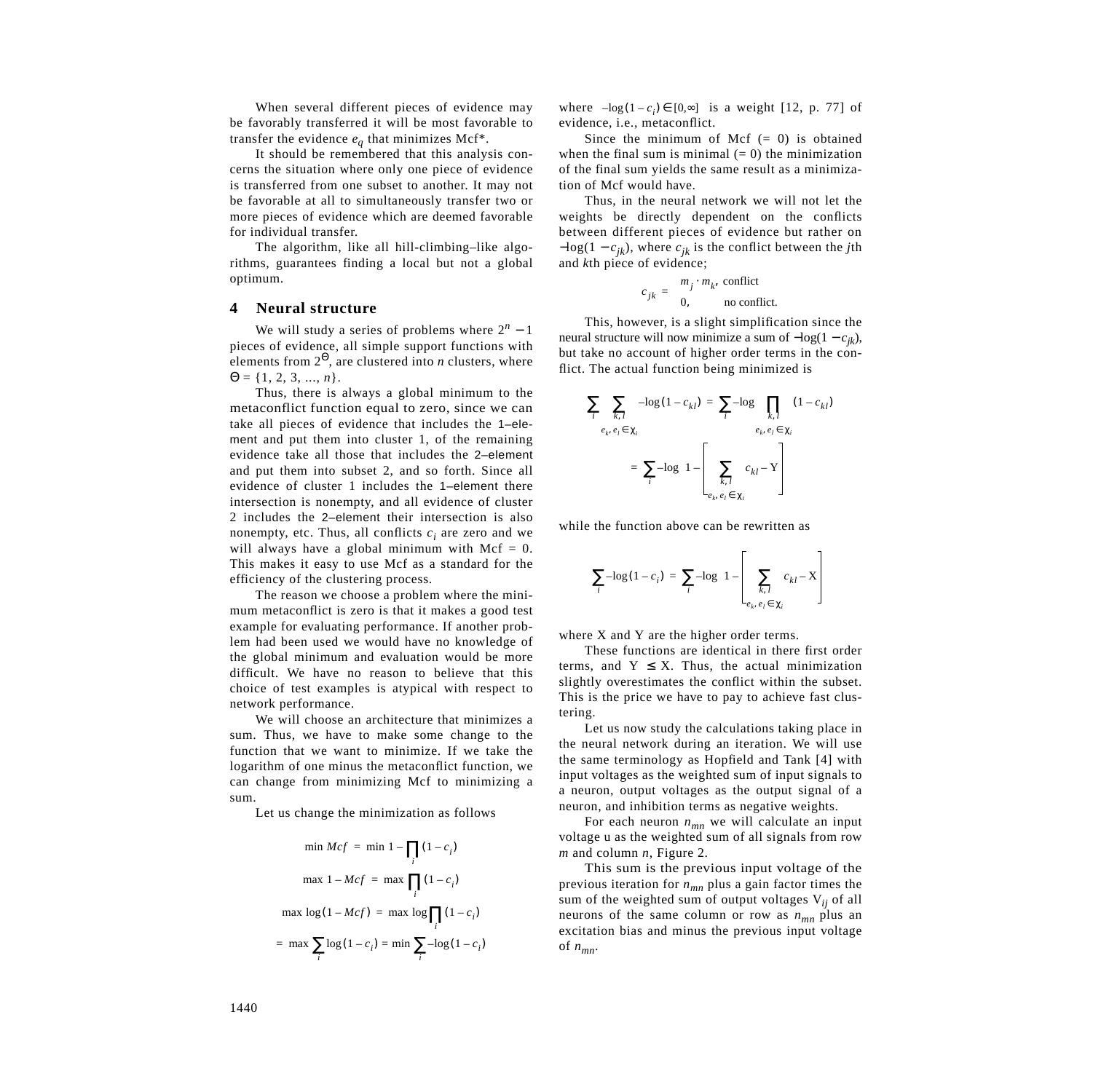

Figure 2: Neural network. Each column corresponds to a cluster and each row corresponds to a piece of evidence

In the column the output voltages are weighted by a data-term inhibition times the weight of conflict plus a global inhibition;

$$
\sum_{i} (-\mathrm{d} \mathrm{i} \cdot \log(1 - c_{in}) + \mathrm{gi}) \cdot \mathrm{V}_{in}
$$

where dti is the data-term inhibition, gi the global inhibition,  $V_{in}$  is the output voltage from neuron  $n_{in}$ , and *i* is an index over all rows of the column.

In the row the  $V_{mi}$ 's are weighted by the sum of row inhibition and global inhibition;

$$
\sum_{j \neq n} (\text{ri} + \text{gi}) \cdot \text{V}_{mj}
$$

where ri is the row inhibition, and *j* an index over all columns of the row.

Thus, the new input voltage to  $n_{mn}$  at iteration  $t + 1$  is

$$
\mathbf{u}_{mn}^{t+1} = \mathbf{u}_{mn}^t + \eta \cdot \left( \sum_i \left[ -\det \cdot \log(1 - c_{in}) + \text{gi} \right] \cdot \mathbf{V}_{in} + \sum_{j \neq n} \left[ \text{ri} + \text{gi} \right] \cdot \mathbf{V}_{mj} + \text{eb} - \mathbf{u}_{mn}^t \right)
$$

where η is the gain factor.

In the experiments we used the following parameter settings:  $\eta = 10^{-5}$ , ri = -500. Initially dti was set at −2000 and gi was set at −200. Both were lowered as the problem size grew. This is to assure that the inhibitory signals from the column does not over-

whelm the signals from the row as the column length grows like  $2^n$  while the row length grows like *n* as the problem size *n* grows. The excitation bias was set at

$$
eb = \frac{-[gi \cdot (2^{n} - 1) + (ri + gi) \cdot (n - 1)]}{n}
$$

where  $n$  is the number of columns, i.e., clusters.

The task of parameter fine tuning grows with the size of the neural network. For larger problem it might be necessary to do this thing automatically, although this has not been done here.

Finally, from the new input voltage to  $n_{mn}$  we can calculate a new output voltage of  $n_{mn}$ 

$$
\mathbf{V}_{mn}^{t+1} = \frac{1}{2} \cdot \left( 1 + \tanh(\frac{\mathbf{u}_{mn}^{t+1}}{\mathbf{u}_0}) \right)
$$

where tanh is the hyperbolic tangent,  $u_0 = 0.02$ , and  $V_{mn}^{t+1} \in [0,1]$ .

Initially, before the iteration begins, each neuron is initiated with an input voltage of  $u_{00}$  + noise where

$$
\mathbf{u}_{00} = \mathbf{u}_0 \cdot \mathrm{atanh} \left( \frac{2}{n} - 1 \right)
$$

and atanh is the hyperbolic arc tangent.

The initial input voltage is set at  $u_{00} + \delta u$  where , the noise, is a random number chosen uniformly δu in the interval  $-0.1 \cdot u_0 \le \delta u \le 0.1 \cdot u_0$ .

In each iteration all new voltages are calculated from the results of the previous iteration. This continues until convergence is reached. As long as the weights of the neural network is symmetric convergence is always guaranteed. This is always the case here since the only factor that varies is the conflict between two pieces of evidence. Thus, the weights from  $n_{in}$  to  $n_{in}$  and from  $n_{in}$  to  $n_{in}$  are equal.

In each iteration we need to make some special checks.

First, we assure that not all output voltages of a row of neurons decrease during the same iteration. That could possibly lead to the piece of evidence corresponding to that row not being clustered at all. If this happens we will add to all output voltages of the row so that the one that decreased the least is now unchanged.

This control plus the fact that we have logical conditions only on the row, and data-terms from only one column for each neuron makes our problem easier than Hopfield and Tank's model for the traveling salesman problem. They had logical conditions on both row and column plus data-terms from both the previous and next columns for each neuron. This allows us to avoid the problems with convergence and performance, as described by Wilson and Pawley [13],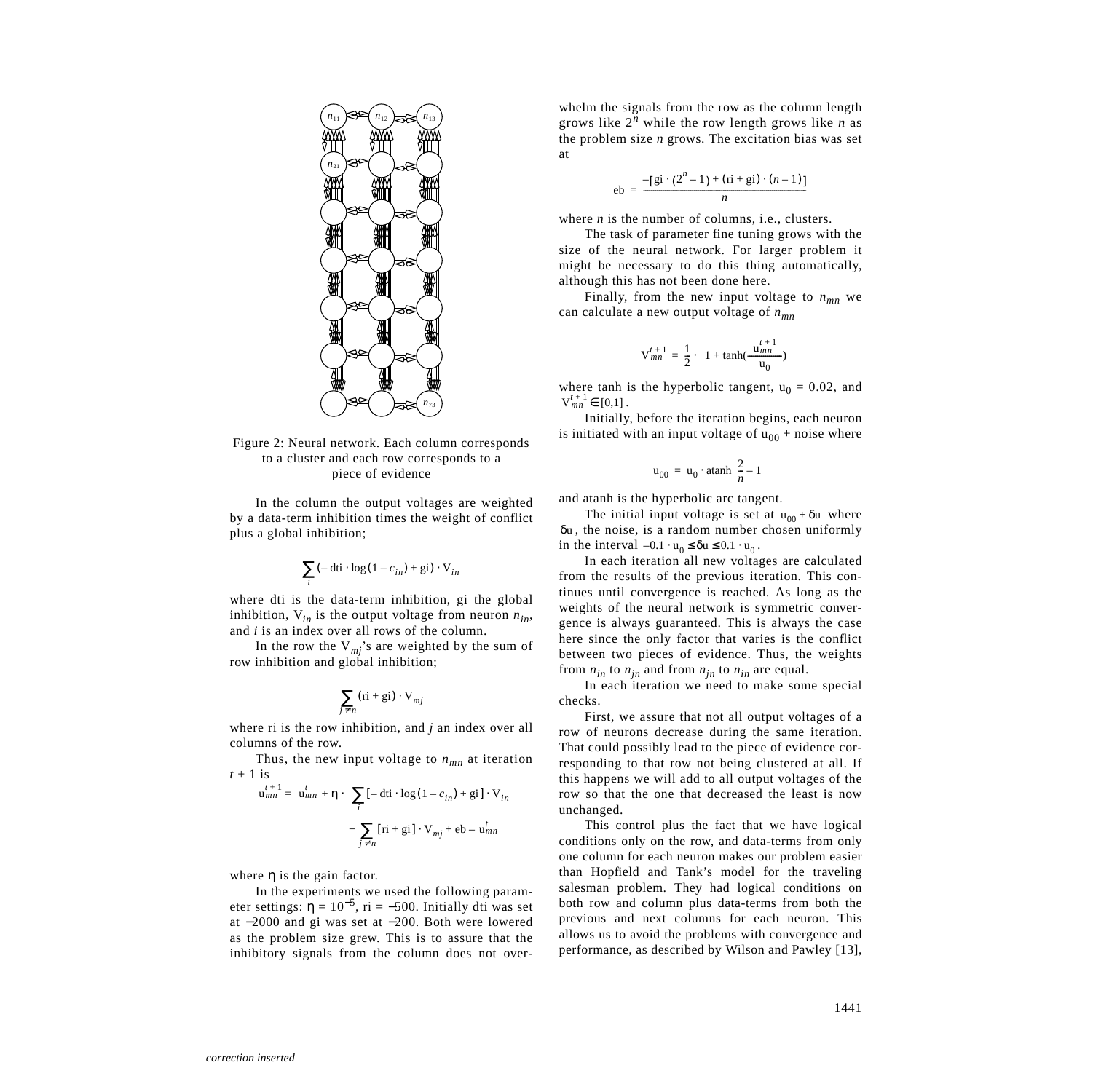

Figure 3: Six different states (iterations) of a neural network with 155 neurons. From left to right: The convergence of clustering 31 pieces of evidence into five clusters at the first, eleventh, 21st, 31st, 41st, and 51st (final state) iteration. In each snap-shot of an iteration each of the five columns represent one cluster and each of the 31 rows represent one piece of evidence. The linear dimension of each square is proportional to the output voltage of the neuron and represent the degree to which a pieces of evidence belong to a cluster. In the final state each row has one output voltage of 1.0 and four output voltages of 0.0. A piece of evidence, represented by a row, is now clustered into the cluster where the output voltage is 1.0

of the Hopfield and Tank model.

Secondly, we check the two highest output voltages of the row. If the highest output voltage is greater or equal to 0.99 then it is set to 1.0 and all other output voltages of the row are set to 0.0, or if the second highest output voltage is 0.0, then regardless of the value of the highest output voltage, the highest output voltage is set to 1.0. This is done merely to speed up convergence.

In Figure 3 the convergence of a 155-neural network with 31 rows and five columns for clustering 31 pieces of evidence into five subset is shown. This leads here to a global optimum being found in 51 iterations.

After convergence is achieved the conflict within each cluster, i.e., column, is calculated by combining those pieces of evidence for which the output voltage for the column is 1.0.

We now have a conflict for each subset and can calculate the overall metaconflict, Mcf, by the previous formula.

## **5 Results**

In this section we investigate the clustering performance and computation time of the two clustering processes for the neural structure and the iterative optimization. We make this comparison as the prob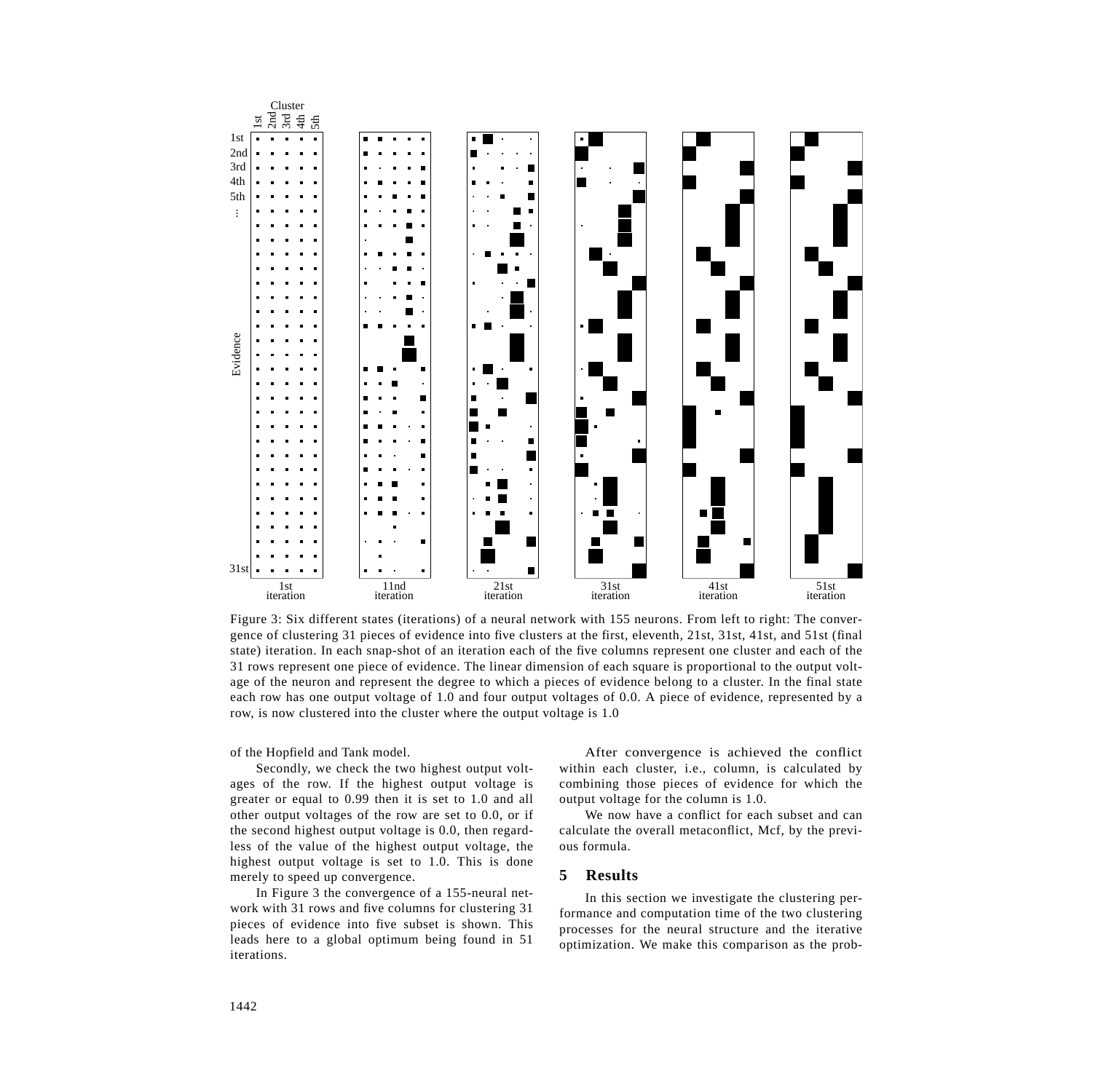lem size grows.

In all problem sizes we will try clustering  $2^n - 1$ pieces of evidence into *n* subsets. As reported before the evidence support all different subsets of the frame  $\Theta = \{1, 2, 3, ..., n\}$ . Thus, we know that the metaconflict function has a global minimum with metaconflict equal to zero.

In Table 1 we notice that the iterative optimization has an exponential computation time in the number of items of evidence. The neural structure has a much lower complexity although it has a higher computation time for small problems. For problems up to five subsets and 31 pieces of evidence the iterative optimization is the fastest, but from six subsets and 63 pieces of evidence the neural structure is vastly superior (See Figure 4). (Notice the estimated computation time of the iterative optimization for the seven cluster problems, Table 1).

Table 1: Computation time and iterations (mean of 10 runs)

| # Evidence             | 7      | 15     | 31    | 63   | 127     |  |
|------------------------|--------|--------|-------|------|---------|--|
| # Clusters             | 3      | 4      | 5     | 6    | 7       |  |
| Neural structure       |        |        |       |      |         |  |
| time                   | 2.18s  | 7.75s  | 30.4s | 109s | 618s    |  |
| iterations             | 54.3   | 63.7   | 65.2  | 79.8 | 108     |  |
| Iterative optimization |        |        |       |      |         |  |
| time                   | 0.061s | 0.201s | 1.90s | 288s | $76d$ * |  |
| iterations             | 2.6    | 5.1    | 11.1  | 26.1 |         |  |
| *estimated             |        |        |       |      |         |  |



Figure 4: Computation time (mean of 10 runs) of neural structure compared to iterative optimization

Now let us study the clustering performance: Will we find a global optimum?

In Table 2 we have listed the best, median, and mean metaconflict of ten different runs with different random initial partitions of the set of evidence and different random initial input voltages for the iterative optimization and the neural structure, respectively.

| # Evidence             | 7        | 15       | 31       | 63    | 127   |  |  |
|------------------------|----------|----------|----------|-------|-------|--|--|
| # Clusters             | 3        | 4        | 5        | 6     | 7     |  |  |
| Neural structure       |          |          |          |       |       |  |  |
| best                   | $\Omega$ | 0        | $\Omega$ | 0     | 0.581 |  |  |
| median                 | 0.005    | 0.013    | 0.042    | 0.447 | 0.904 |  |  |
| mean                   | 0.016    | 0.059    | 0.076    | 0.398 | 0.856 |  |  |
| Iterative optimization |          |          |          |       |       |  |  |
| best                   | 0        | $\Omega$ | $\Omega$ | 0     |       |  |  |
| median                 | 0        | 0        | 0        | 0     |       |  |  |
| mean                   | ∩        | 0.001    | 0.003    | 0.097 |       |  |  |

Table 2: Conflict (10 runs)

We find that the best run out of ten different runs in both methods manages to find a global optimum for all problem sizes of three to six subsets. However, we also notice that the median and mean minimum metaconflict are much higher for the neural structure than for the iterative optimization (See Figure 5).



How serious is this metaconflict?

If we make an assumption that in a local minimum the different conflicts from the clusters are equal, they certainly are at a global minimum (equal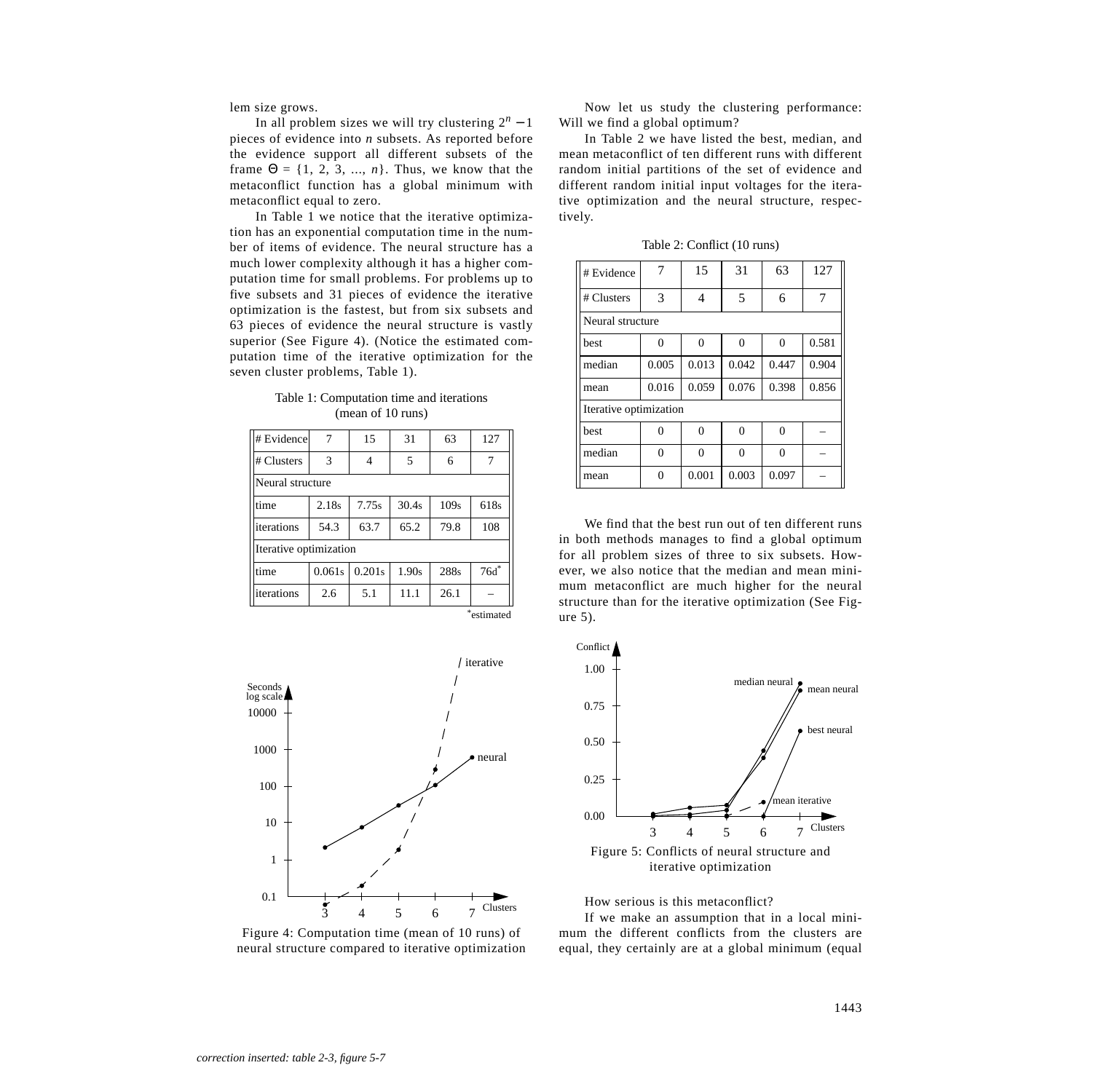to zero), we may then calculate the average conflict of a cluster.

With  $c_0 = 0$  and  $c_i = c_j$  for all *i*, *j* we have

$$
c_i = 1 - (1 - Mcf)^{1/n}.
$$

The median conflict per cluster is tabulated in Table 3. We see in Figure 6 that it grows much slower than the total metaconflict. Thus, a large part of the growth in metaconflict depends on the increased number of clusters whose conflicts becomes additional terms in the metaconflict function.

Table 3: Conflict per cluster and evidence

| # Evidence       | 7      | 15       | 31    | 63    | 127   |  |  |
|------------------|--------|----------|-------|-------|-------|--|--|
| # Clusters       | 3      | 4        | 5     | 6     | 7     |  |  |
| Neural structure |        |          |       |       |       |  |  |
| best             | 0      | 0        | 0     | 0     | 0.581 |  |  |
| / cluster        | 0      | $\Omega$ | 0     | 0     | 0.117 |  |  |
| / evidence       | 0      | 0        | 0     | 0     | 0.006 |  |  |
| median           | 0.005  | 0.013    | 0.042 | 0.447 | 0.904 |  |  |
| / cluster        | 0.002  | 0.003    | 0.009 | 0.094 | 0.284 |  |  |
| / evidence       | 0.0007 | 0.0009   | 0.001 | 0.009 | 0.016 |  |  |





Notice that in the six cluster problem we have roughly ten pieces of evidence in each cluster. These pieces of evidence have on average a basic probability number of 0.5. Still the median conflict in a cluster is only 0.094.

To investigate this performance a bit closer still, let us first study the probability of a conflict between different pieces of evidence.

With  $2^n - 1$  pieces of evidence, all simple support functions with elements from the set of all subsets of  $\Theta = \{1, 2, 3, ..., n\}$ , there are

$$
\frac{1}{2} \cdot ((2^n - 1)^2 - (2^n - 1))
$$

possible combinations.

Of these

$$
\frac{1}{2} \cdot \sum_{j=1}^{n-1} {n \choose j} \cdot \sum_{k=1}^{n-j} {n-j \choose k}
$$

are in conflict.

If we draw two different random pieces of evidence from the set of all subsets we have a probability of conflict between there propositions of

$$
P(\text{Conf}(m_i, m_j | i \neq j)) = \frac{\sum_{j=1}^{n-1} {n \choose j} \cdot \sum_{k=1}^{n-j} {n-j \choose k}}{(2^n - 1)^2 - (2^n - 1)}, 2^n - 1 = |\Theta|,
$$

where, e.g.,  $P(Conf(m_i, m_j | i \neq j)) = 0.152$  when  $n = 6$ .

We may compare the total median conflict in a cluster of 0.094 with the average conflict between two known conflicting pieces of evidence of 0.25, or the average conflict between two random selected pieces of evidence of 0.038 (by using the formula above).

In an local minimum the probability is much smaller since the pieces of evidence are clustered to avoid other conflicting pieces of evidence.

When the number of misplaced pieces of evidence are close to zero it might be relevant to measure the median metaconflict per cluster and evidence (see Table 3). (We already found that local optima were good with very few misplaced pieces of evidence (also Table 3)).

In Figure 7 below, we see that the median metaconflict per cluster and evidence is quite moderate, although it grows in the seven cluster problem.



Figure 7: Median conflict per evidence